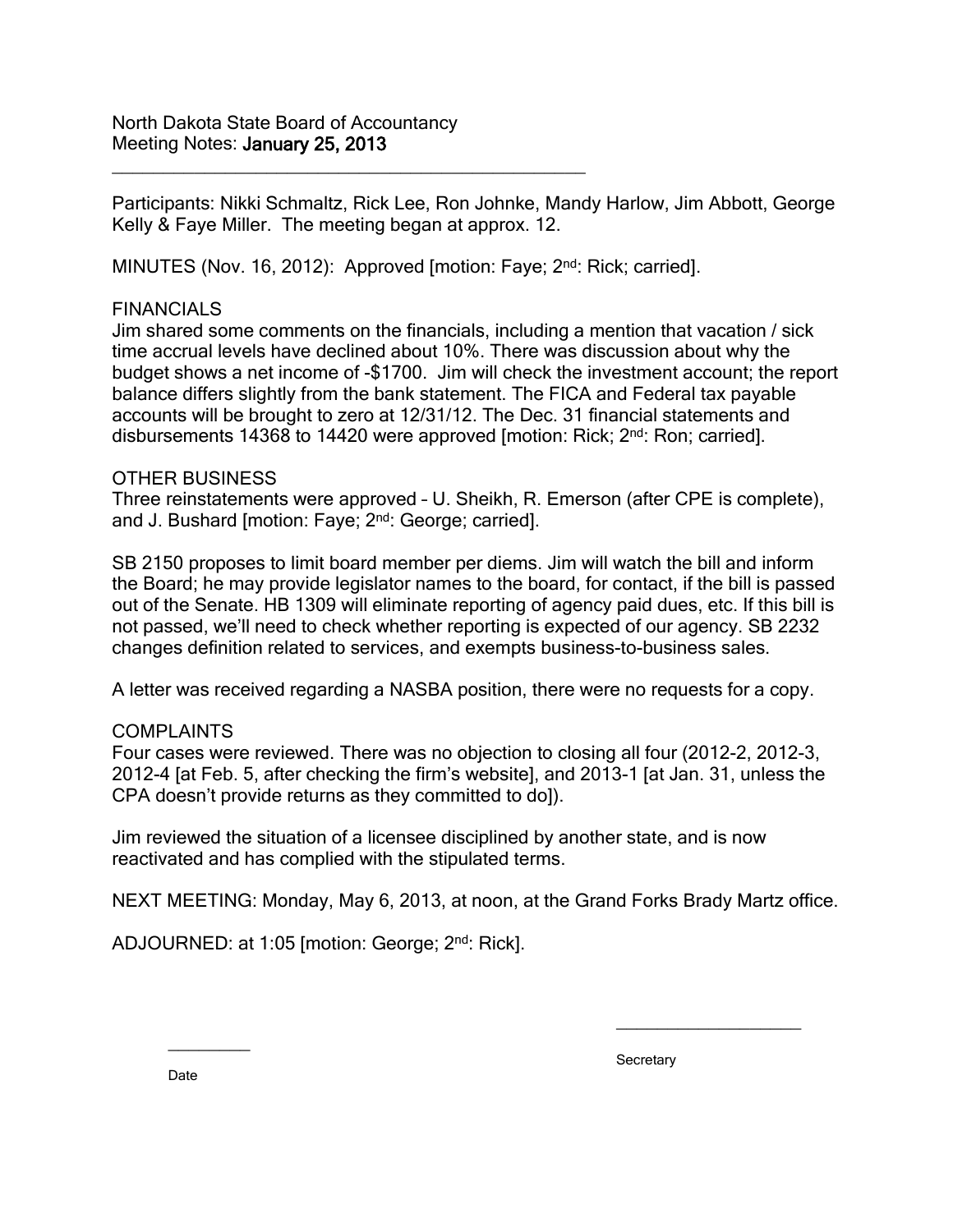North Dakota State Board of Accountancy Meeting Notes: May 6, 2013. 12:00 noon

Participants: Nikki Schmaltz, Rick Lee (by phone), Ron Johnke, Mandy Harlow, Jim Abbott, George Kelly & Faye Miller. The meeting began at 12:02.

MINUTES (1-25-13): Approved [motion: Faye; 2nd: George; carried].

\_\_\_\_\_\_\_\_\_\_\_\_\_\_\_\_\_\_\_\_\_\_\_\_\_\_\_\_\_\_\_\_\_\_\_\_\_\_\_\_\_\_\_\_\_\_

### FINANCIALS

Jim commented on a few balance sheet and income statement items, and reported on the remodeling project. He will check that the Society reimbursed the Board for ½ of the staff dinner costs. He will also check on the -\$929 miscellaneous income item and the YTD staff compensation accounts, and report back to the group. The financials and disbursements 14419 to 14481 were approved (contingent on Jim response on the questions raised) [motion: Faye; 2<sup>nd</sup>: Ron; carried].

### 2013-14 BUDGET

Various adjustments were made, the final approval will be in July. George and Nikki will serve on the Joint Compensation group, and have authority to commit the Board. Nikki will share compensation information with George that Faye collected last year.

## SPECIAL PROJECTS

The question was asked if there were any special projects the Board would like staff to focus on. It was suggested that more information on national developments be shared with the Board. Jim will start sending the Board a copy of his AICPA meeting notes.

The group discussed the scanning of licensee files. It was agreed that we will change the retention period for various files, such that they will be shredded when the related data is added to the database. We will ask the firm that conducted a recent systems review if their work included access testing; if not, we will ask that they do so. The credit card firm that does testing of our office will be asked whether they include access testing.

### PEER REVIEW AND CPE

It is renewal time now, and we will be requesting peer review confirmation of those firms who do not participate in the national Facilitated State Board Access database. All CPE forms are checked, with question items pursued. In addition a small-sample audit is conducted; results are very good.

There was discussion about the need for an outline for programs; it is a required feature.

## REINSTATEMENT & ACCOMMODATIONS

There were 3 reinstatement requests: Rodney Williams, William Sailers, James Knoll. There were no objections. An exam candidate previously granted additional writing time would like a reader, as she has in college; we will pay for this service. Nikki had agreed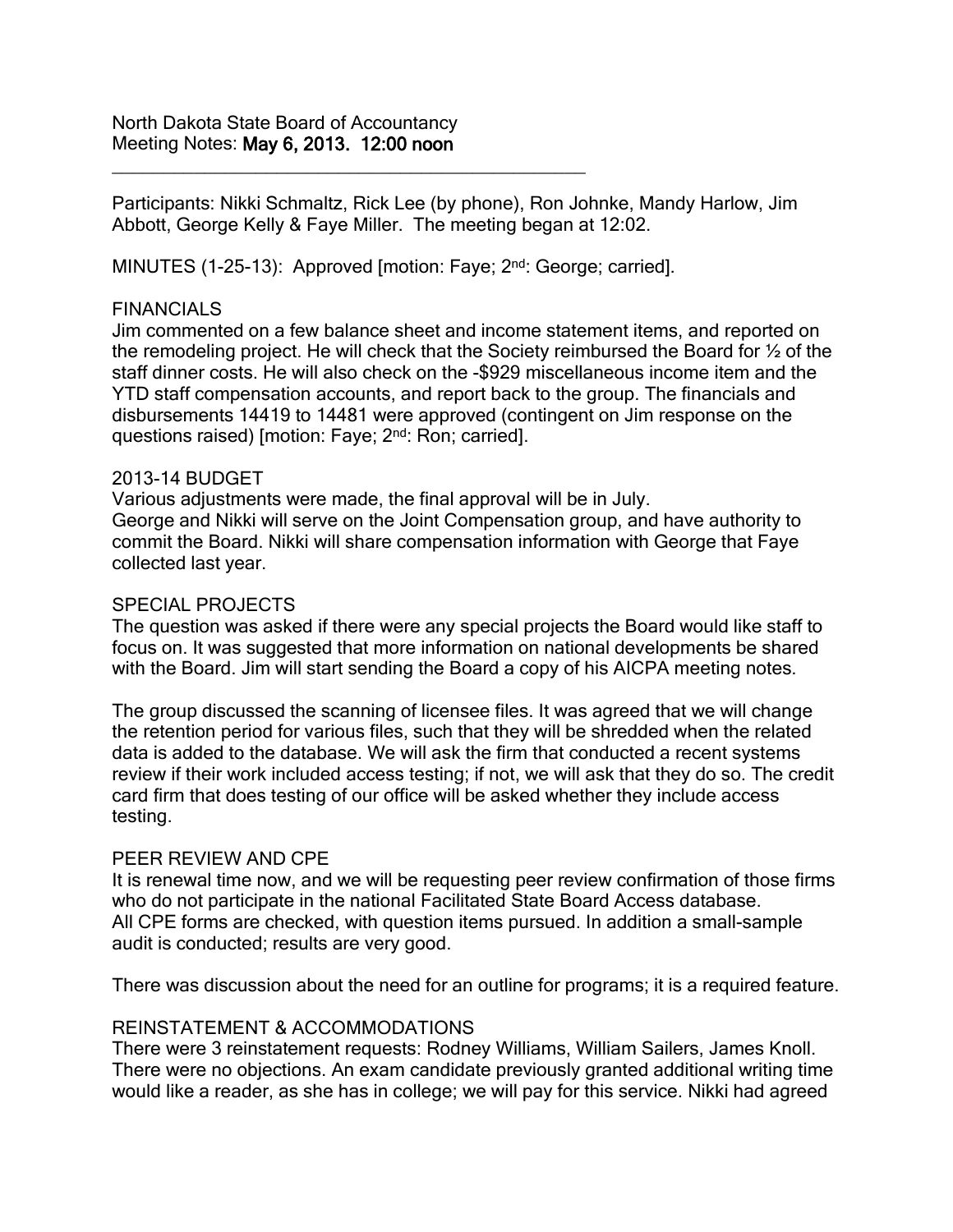to an accommodation for another candidate, but it was not used. The Board is fine with the president handling such situations.

For reinstatements, we will continue to charge a current year license fee, even if close to year-end.

### LEGISLATIVE UPDATE

Jim explained the Society's involvement in legislative matters, and that he identified a few issues of possible impact on the Board. He will need to check on the status and requirements of HB 1309.

## RATIFIED DECISION

The group approved an earlier Board decision to support Jim's nomination for the Sachs Award [motion: George; 2<sup>nd</sup>: Ron; carried].

## STAFF ISSUES

One staff member's time has been reduced 20%, without any replacement hiring. There are no current issues, although it may affect their assistance with special projects and new activities.

Work had been done in the past, examining the various office duties, and whether each area was adequately covered by other staff. There were a few uncovered areas, such as complaints.

# NASBA EDUCATION EVALUATION SERVICE

We will revisit the question of approving this service. Jim will poll other states in the region about their experiences with the service.

### COMPLAINTS

2013-2: No objection to closing.

2013-3: Questions will be posed of the firm owner.

2013-1: the client is waiting on 2 tax returns; we will close the file when they are received.

Jim reported on an issue he had pursued, though not a formal complaint; it has been resolved.

We will plan to invite representatives of a national financial coop and our legal counsel to join us in September. We will discuss the matter in July.

NEXT MEETING: July 29, 12 pm, at the Brady Martz office in Grand Forks.

AVAILABLE MATERIALS: Jim listed the PCAOB and legal materials that were available for review.

Nikki thanked Ron for his years of service on the Board.

The group discussed aspects of the newer generation.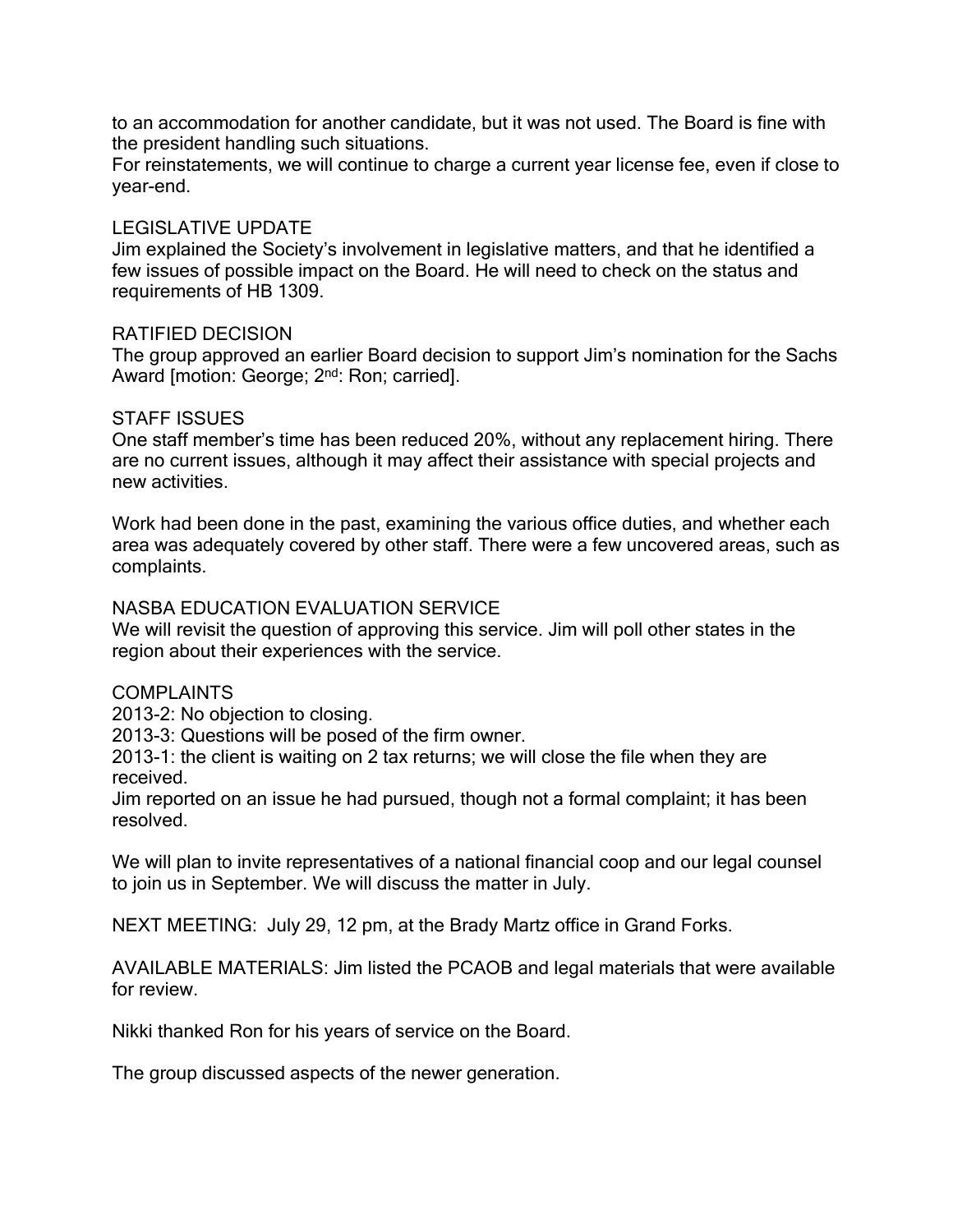Adjourned at 2:29 [motion: Ron; 2<sup>nd</sup>: George]

Date

 $\overline{\phantom{a}}$ 

Secretary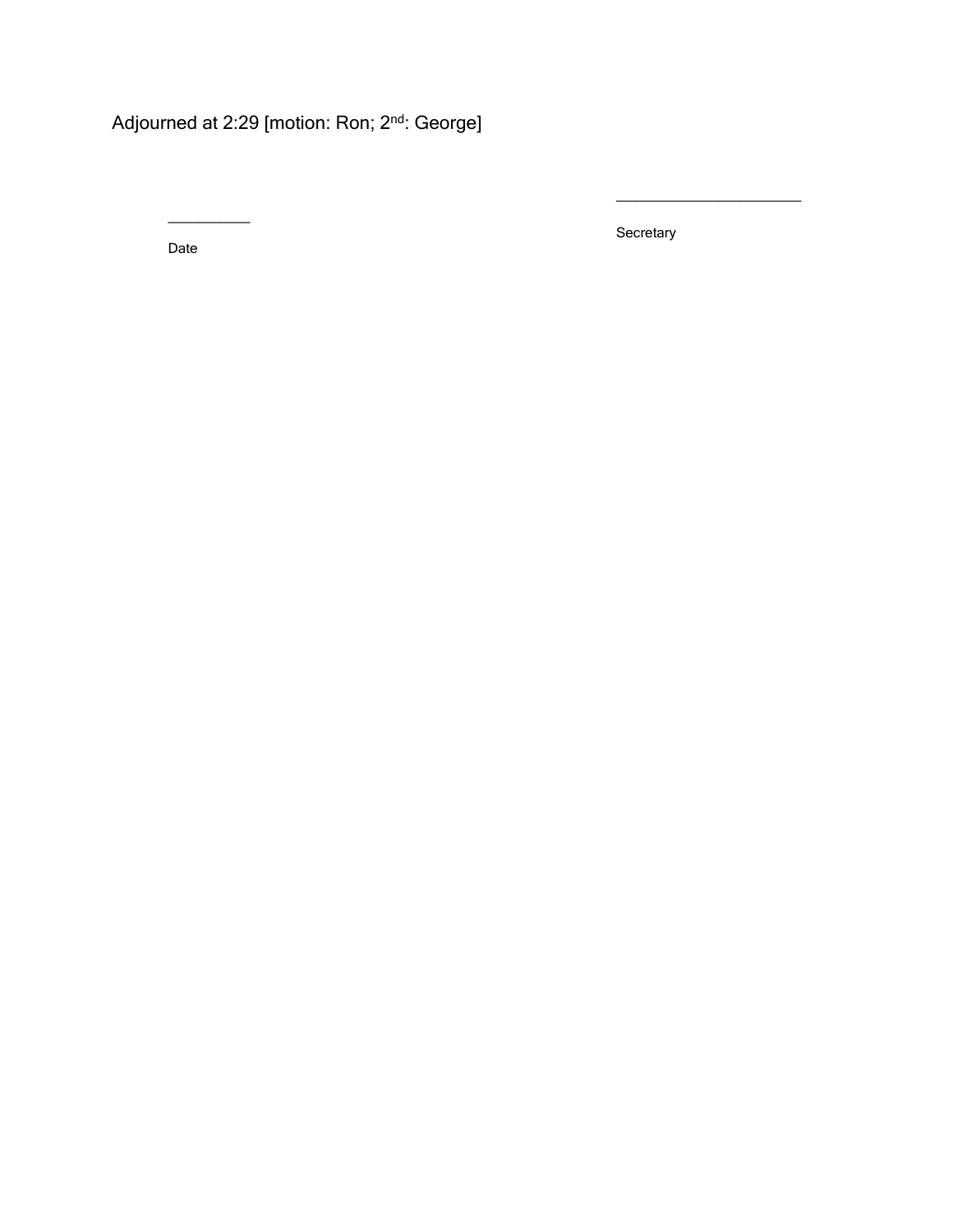North Dakota State Board of Accountancy Meeting Notes: May 23, 2013. 11:00 am

\_\_\_\_\_\_\_\_\_\_\_\_\_\_\_\_\_\_\_\_\_\_\_\_\_\_\_\_\_\_\_\_\_\_\_\_\_\_\_\_\_\_\_\_\_\_

Conference call participants: Nikki Schmaltz & George Kelly in Fargo, Rick Lee, Ron Johnke, Jim Abbott, Faye Miller. The meeting began at approx. 11:10 am.

The purpose of the meeting was to address the work performance of Jim Abbott, in advance of the Joint meeting, next week. Jim left the meeting.

Nikki Schmaltz shared with the board information received from State Society President Len Splichal regarding the staff reviews of Jim Abbott.

The board reviewed Jim Abbott's performance for the state board. The review will be shared with Jim after the joint meeting with the State Society.

Nikki will have Jim Abbott contact the attorney as to the legality of bonuses to staff and Executive Director from the State Board.

Nikki informed the board that the board's share of retirement will increase 1% on January 1 and the health insurance premium will increase approximately \$100 per employee. The general consensus was that these increases need to be communicated to the employees.

The meeting adjourned approximately at 12:00.(Faye Moved, Rick Seconded).

Date

 $\overline{\phantom{a}}$ 

**Secretary**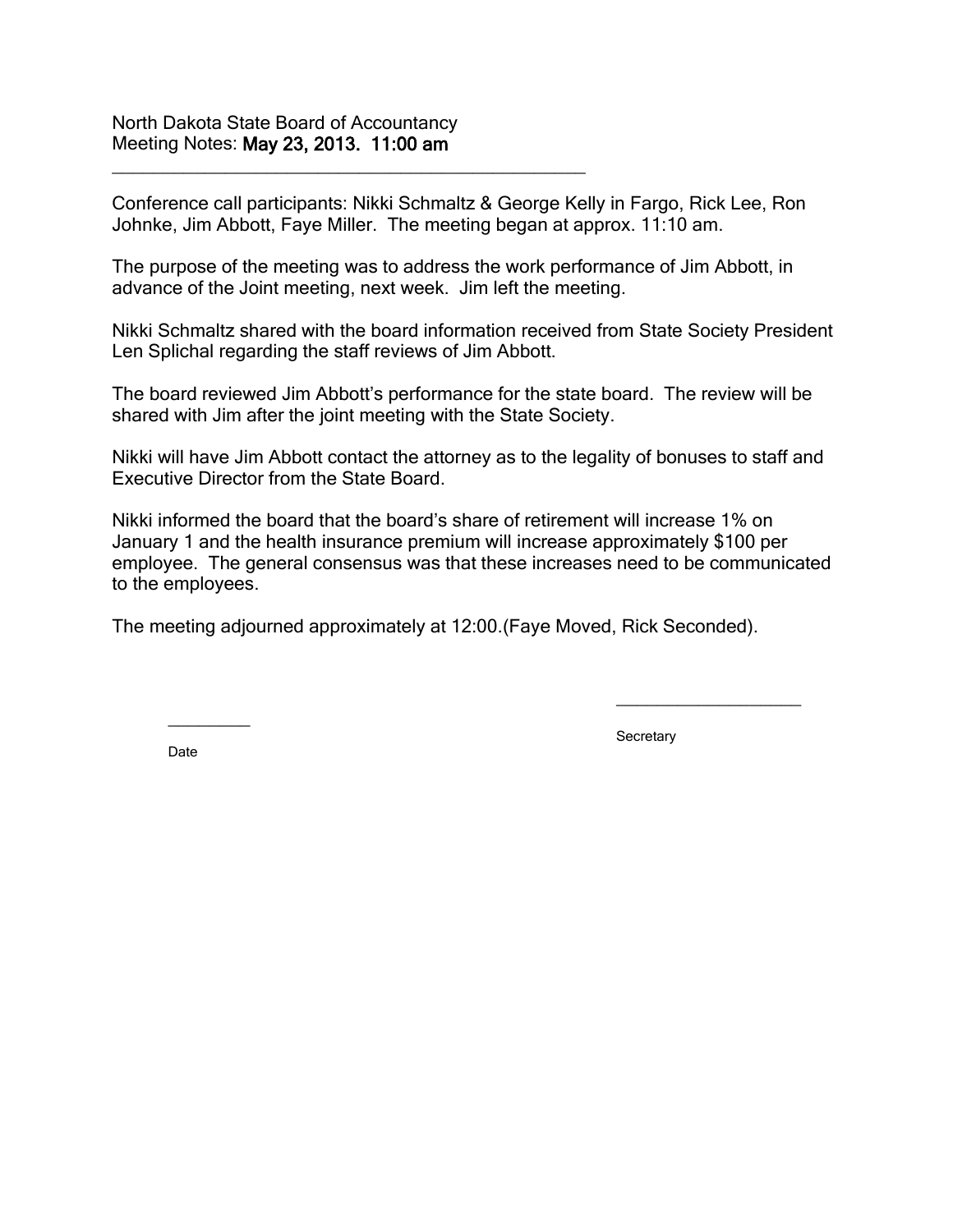# North Dakota State Board of Accountancy

\_\_\_\_\_\_\_\_\_\_\_\_\_\_\_\_\_\_\_\_\_\_\_\_\_\_\_\_\_\_\_\_\_\_\_\_\_\_\_\_\_\_\_

Meeting Notes: July 29, 2013 12 pm

Participants: Nikki Schmaltz, George Kelly, Faye Miller, Rick Lee, Pete Hoistad, Jim Abbott

The meeting began at 12:06, with a welcome to the new board member, Peter Hoistad.

## OFFICER SELECTION

George nominated Nikki for president; seconded by Rick, and carried. Rick nominated George for Secretary-Treasurer; seconded by Pete, and carried.

MINUTES (MAY 6 and 23)

Approved by motion from Rick, second from George; carried.

## FINANCIALS (June 30)

Jim will correct the payables account to \$10,000. He will check into obligations to use the Bank of North Dakota for credit card processing and the related checking account. We will start paying payroll taxes and retirement deposits on the payroll date. George moved approval of disbursements (14482 to 14576), and the financial statements; second by Pete; carried.

The group discussed the idea of changing the payroll agent to NDCPAS, which could reduce retirement and health insurance expenses. The new health insurance exchange plan rates should be available Oct. 1, and we can examine those options. Jim will pursue a PERS response about changing agents, and will check on the impact of leaving the defined benefit plan before retirement.

# E.D. PERFORMANCE / COMPENSATION

The group met in executive session, with Jim absent. When he returned, comments were shared:

The pay scale is maxed out, and we can't really "grow the business", we just need to keep properly focused and the group concurs with the focus areas Jim had proposed; doing these well is imperative, though won't affect compensation. The group is comfortable with current compensation, and if savings are achieved in the payroll area (being explored), the group would be inclined to maintain a consistent overall pay package. Travel is a possible benefit not applicable to other staff. The group is happy with performance. One desired change is to not provide a "tentative conclusion" to complaints; Jim will change this approach.

The group will conduct a review of a sample of CPE forms in the future.

# BUDGET 2013-14

The budget was approved, with adding \$5K in board expenses and \$2K in staff travel [motion: Pete; 2<sup>nd</sup>: Rick; carried].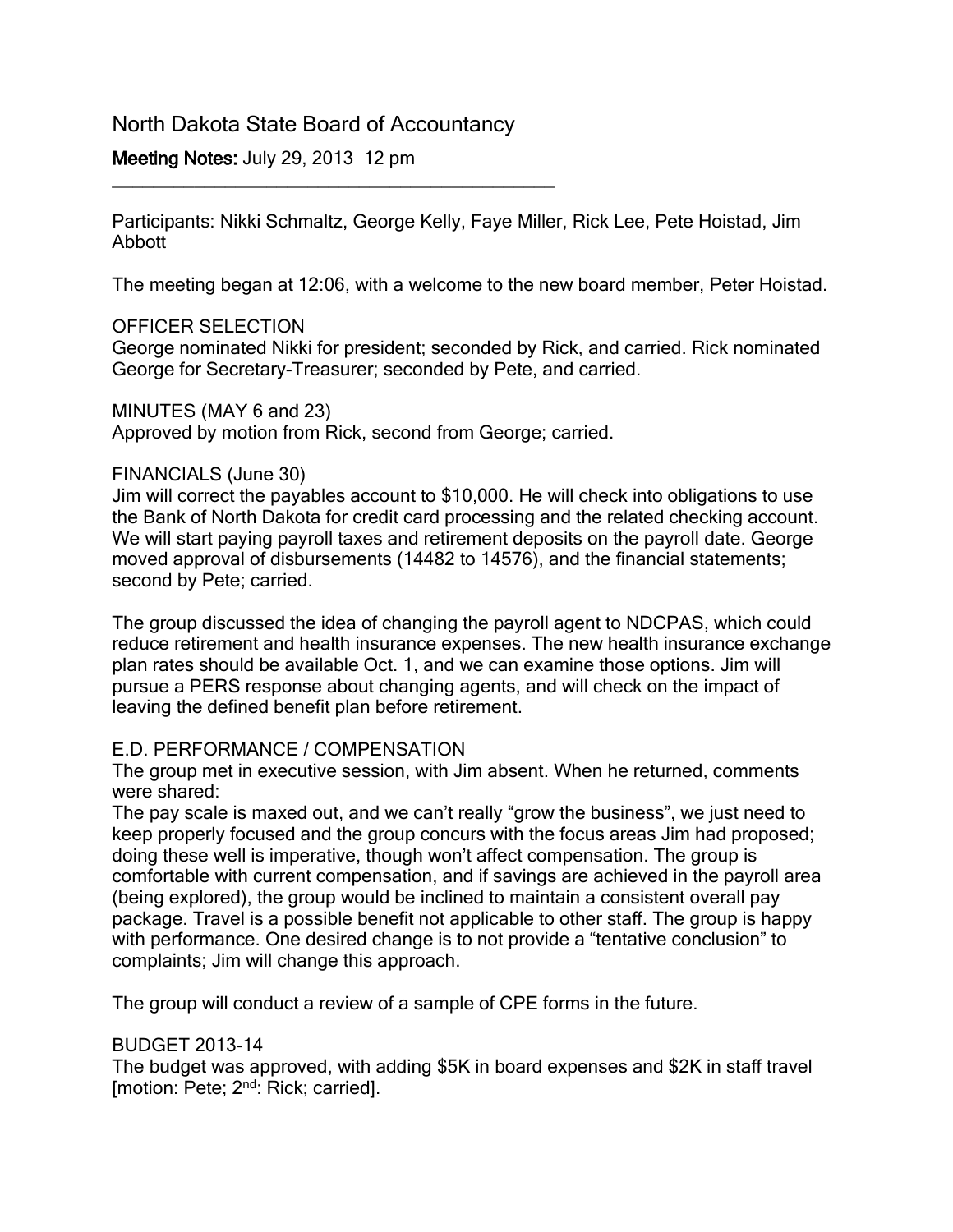# FINANCIAL STATEMENT / NON-CPA FIRMS

Jim will notify AgCountry legal counsel that we are awaiting action on a related exposure draft before issuing a decision, and that we plan to alert non-public CPAs about current restrictions on CPAs issuing "plain paper" financials. A message will be issued to all instate non-public licensees.

REINSTATEMENT: There no objection to reinstatement of Barimore Maring's CPA certificate.

NEXT MEETING: Sept. 22 and Nov. 15 were set as possible meeting dates.

FIRM OWNERSHIP. A question was received as to whether corporate entities could own part of a CPA firm. We will seek guidance from legal counsel on the issue.

FOREIGN EDUCATION EVALUATION. Approval of the NASBA service will be deferred. We will require all applicants to obtain a NACES.org member evaluation of foreign education.

SYSTEM SECURITY. Jim had notified Board earlier that our computer system is quite secure.

**COMPLAINTS** Case 2013-3: closed [Motion: Rick; 2<sup>nd</sup>: Pete; carried]. Case 2013-1: there was no objection to closing the case. Case 2013-4: for information (staff handles these "use of accounting" cases, when the party agrees)

ADJOURNED: 3:09 pm [Motion: George; 2<sup>nd</sup>: Faye; carried]

Date

 $\overline{\phantom{a}}$ 

**Secretary**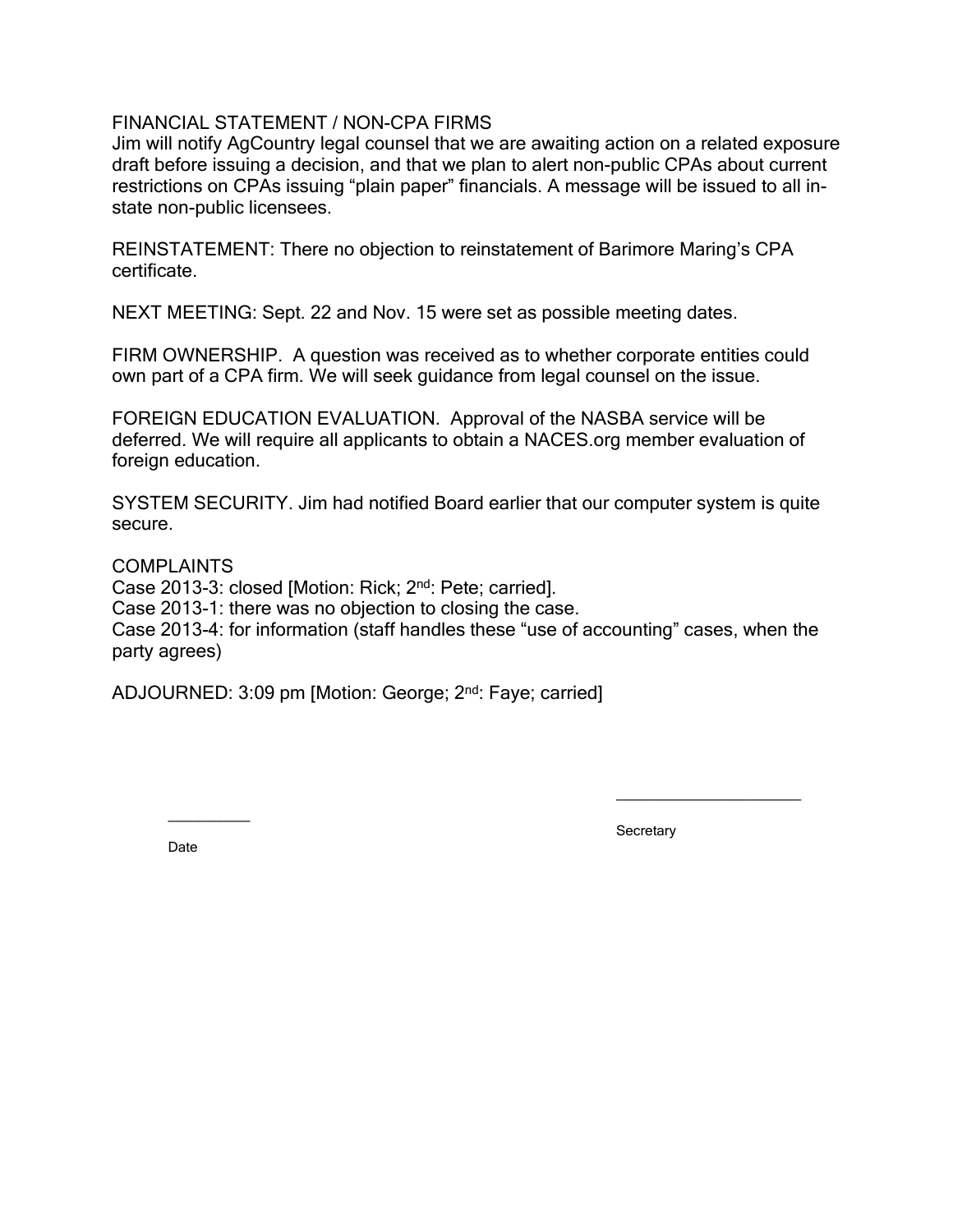# North Dakota State Board of Accountancy

\_\_\_\_\_\_\_\_\_\_\_\_\_\_\_\_\_\_\_\_\_\_\_\_\_\_\_\_\_\_\_\_\_\_\_\_\_\_\_\_\_\_\_

Meeting Notes: Sept. 26, 2013 8:30 am

The conference call meeting began at 8:32 am, with Nikki Schmaltz presiding; other participants were George Kelly, Faye Miller, Rick Lee, Pete Hoistad, Mandy Harlow, Jim Abbott

### CONDITIONING EXTENSION

An extension request had been received, but is no longer needed.

## ETHICS MATTER

Background material had been provided in the agenda packet, regarding a licensee's felony conviction. Details were reviewed. The CPA was certified in April 2000, involuntarily relinquished in Jan. 2006, reinstated in Nov. 2012. The conviction occurred in 2002. The CPA claimed to have repaid the funds, but actually repaid just \$3000. Comments included the uncertainty caused by that incorrect claim, the theft must have occurred over quite some time given the amount involved, even with personal life pressures, this behavior indicate a serious breach in moral fiber that is problematic to leave within the profession. There was question about how this was not caught in the reinstatement process. Faye moved to revoke the CPA's certificate; second by Rick; carried without dissent. If the licensee accepts the decision, it can be done without hearing; otherwise a hearing may be necessary. We will notify the Colorado Board, after verifying with legal counsel that this is acceptable; we will also notify the Accountants Licensee Database when appropriate.

### PROCEDURAL CHANGES

Current application forms include self-disclosures regarding criminal offenses, but this is not the case for reinstatement requests. New applicants also supply reference statements. A board member cited their office practice of background checks in the applicant's recent resident locations.

A reinstatement application will be created, containing a self-disclosure similar to other applications, and with a background check permission check-off. The form will be reviewed with legal counsel. The annual renewal form will be revised, to add a declaration about convictions in the past year.

## REINSTATEMENTS

Reinstatement was approved for 5 CPAs (Carol Spiller, Jay Olson, Pam Sather, Gary Cavett and Bruce Peterson), without the fee waiver requested by Mr. Cavett [motion: Pete; 2<sup>nd</sup>: Rick; carried].

Reinstatement was approved for Garret TenBroek, contingent on verifying that he is adequately licensed in South Dakota [Motion: Pete; 2nd: George; carried]. We will also inquire whether South Dakota uses the self-declaration process we are adding. Reinstatement was also approved for Saroj Jerath, without the fee waiver requested [Motion: Rick; 2<sup>nd</sup>: Pete; carried].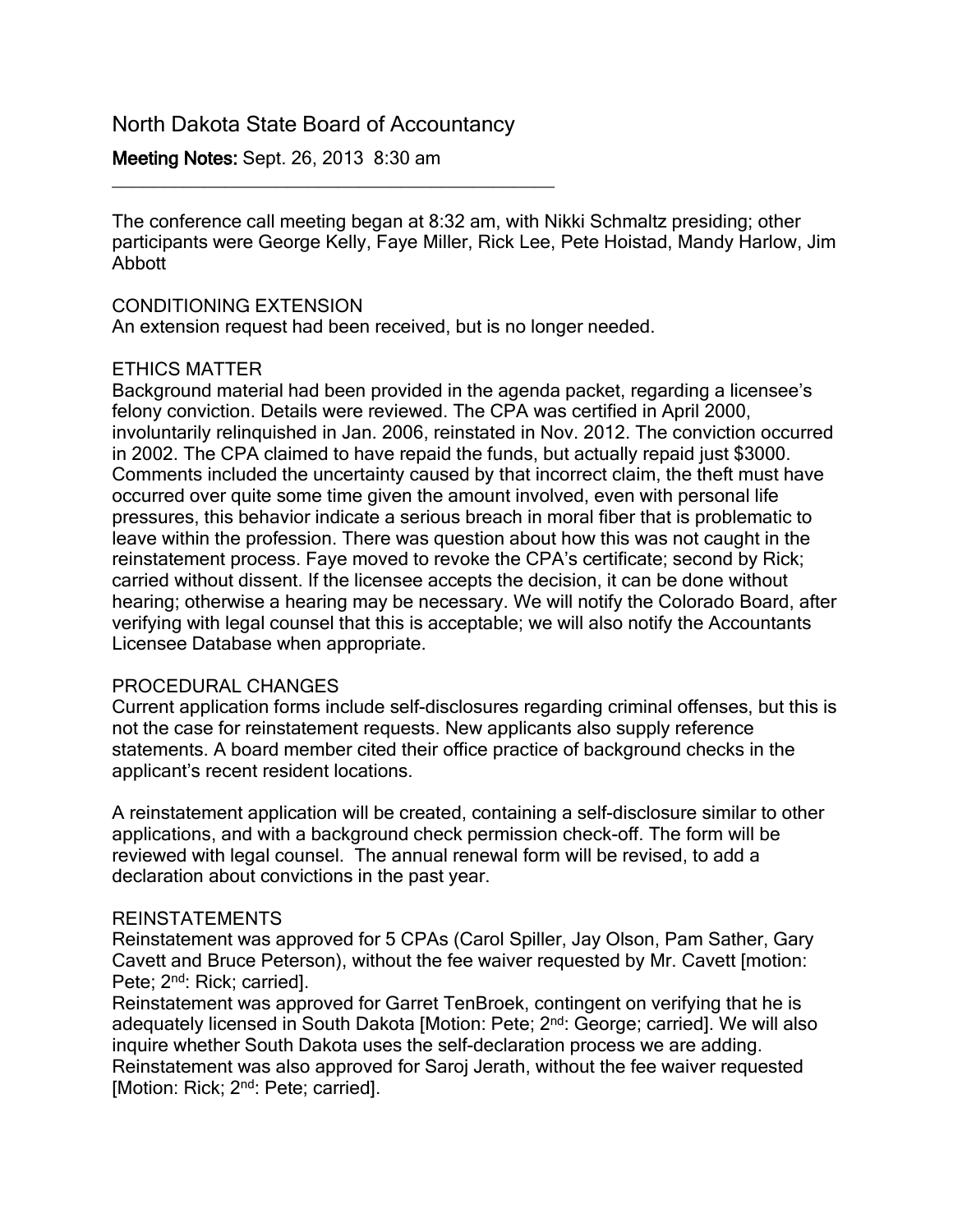# BOARD NOMINEE STATUS

One of the board nominees is not currently licensed; Jim will notify him of the need to be a licensee

to serve on the Board. Depending on the action taken, the Board may decide to take added action.

A note will be added to the Nominations file and annual calendar re checking nominee qualifications.

Open meetings and records practices were reviewed.

ADJOURNED: at approx. 9:46 [Motion: Faye; 2nd: George]

Date

 $\overline{\phantom{a}}$ 

**Secretary**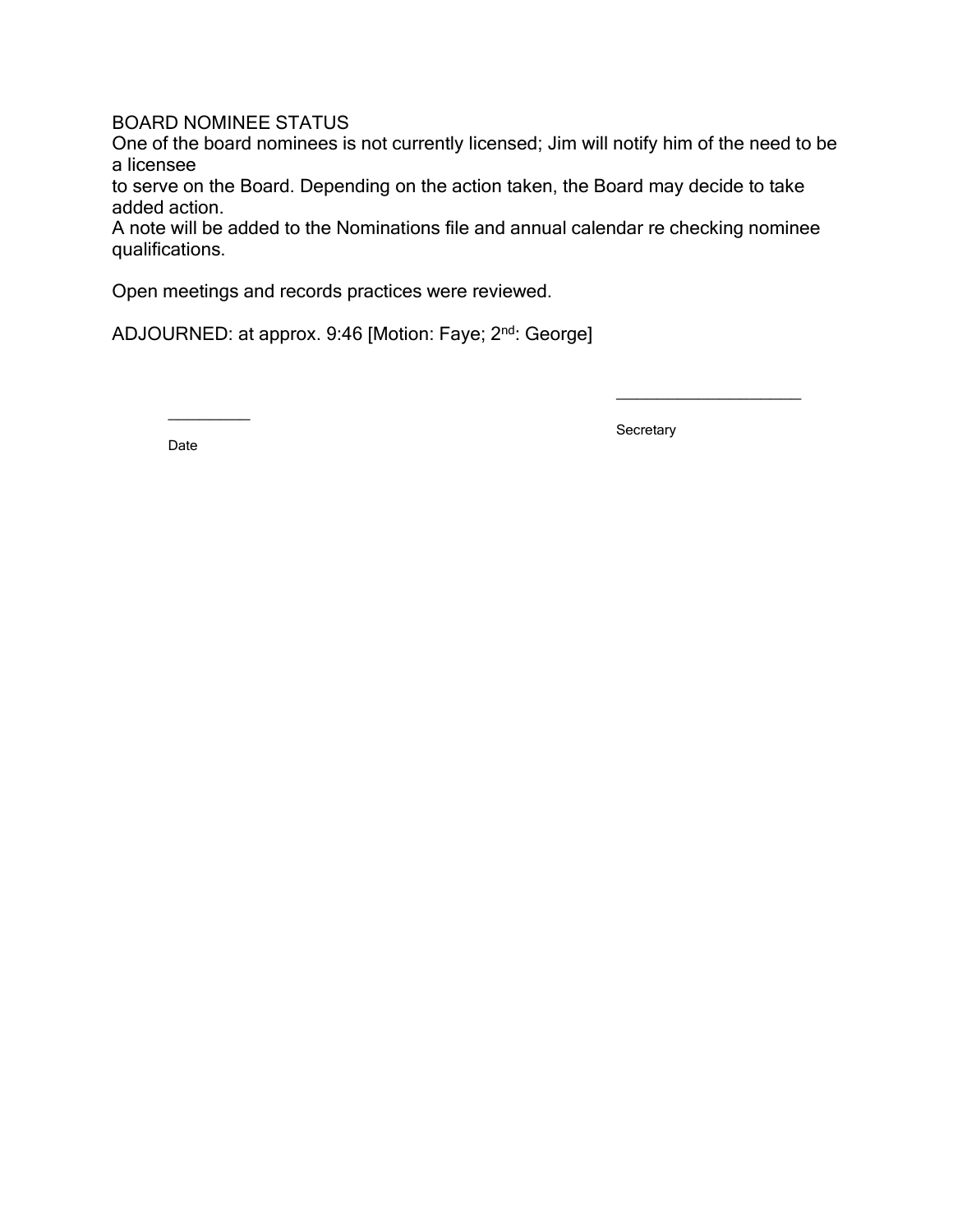# North Dakota State Board of Accountancy

\_\_\_\_\_\_\_\_\_\_\_\_\_\_\_\_\_\_\_\_\_\_\_\_\_\_\_\_\_\_\_\_\_\_\_\_\_\_\_\_\_\_\_

Meeting Notes: Nov. 15, 2013 12:00 pm

The meeting began at 11:54, with Nikki Schmaltz presiding; other participants were George Kelly, Faye Miller, Rick Lee, Pete Hoistad, Mandy Harlow, Jim Abbott

MINUTES (7/29/13 and 9/26/13) Approved as presented [Motion: Faye; 2<sup>nd</sup>: Pete; carried].

## **FINANCIALS**

The stipend payment had already been booked to expenses, so board expense is over by \$10K.

Director liability protection is provided under the state nonprofit statute, even with compensation of at least \$10K. Jim will check that there is D&O coverage provided for the Board members. He will deal with the .17 amount in the retirement account, and notify the board why benefits are over budget. Expenses were approved (checks 14577 – 14691-EFT) [Motion: Rick; 2nd: Pete; carried].

## FOREIGN EDUCATION EVALUATION

The NASBA evaluation service will be an approved vendor [Motion: Faye; 2<sup>nd</sup>: Rick; carried].

### REINSTATEMENTS

The following were approved for reinstatement: Anthony Reinhardt, Steven Neff, Robert Lunski, Michael Seifert, Tom Ribb, James Bowen, Laura Savelkoul, Todd Zimmerman [Motion: Pete; 2<sup>nd</sup>: George; carried].

We will conduct a national criminal background check on reinstatement applicants, other than

those only a short time ago relinquished.

A CPE extension was granted for David Hoverson, to Dec. 31, due to medical issues (18.5 hours) [Motion: Pete; 2nd: George; carried].

We will use the South Dakota application questions as a guide for our applications.

### PROCEDURES REVIEW

Jim reviewed current procedures related to peer review, transcript review, firms entering the state, and FAQs. In the future, we will request the peer review report and the LOA.

# AUDIT OF APPLICATION PROCESS

Pete conducted a review of applications (original, SE, etc.) – a 10% sample. Jim will bring a copy of his report to the Board for review. We will add a check of the education completion status, when applicants file a 1 year re-application.

Email details need to be changed on the website, for Nikki and Rick.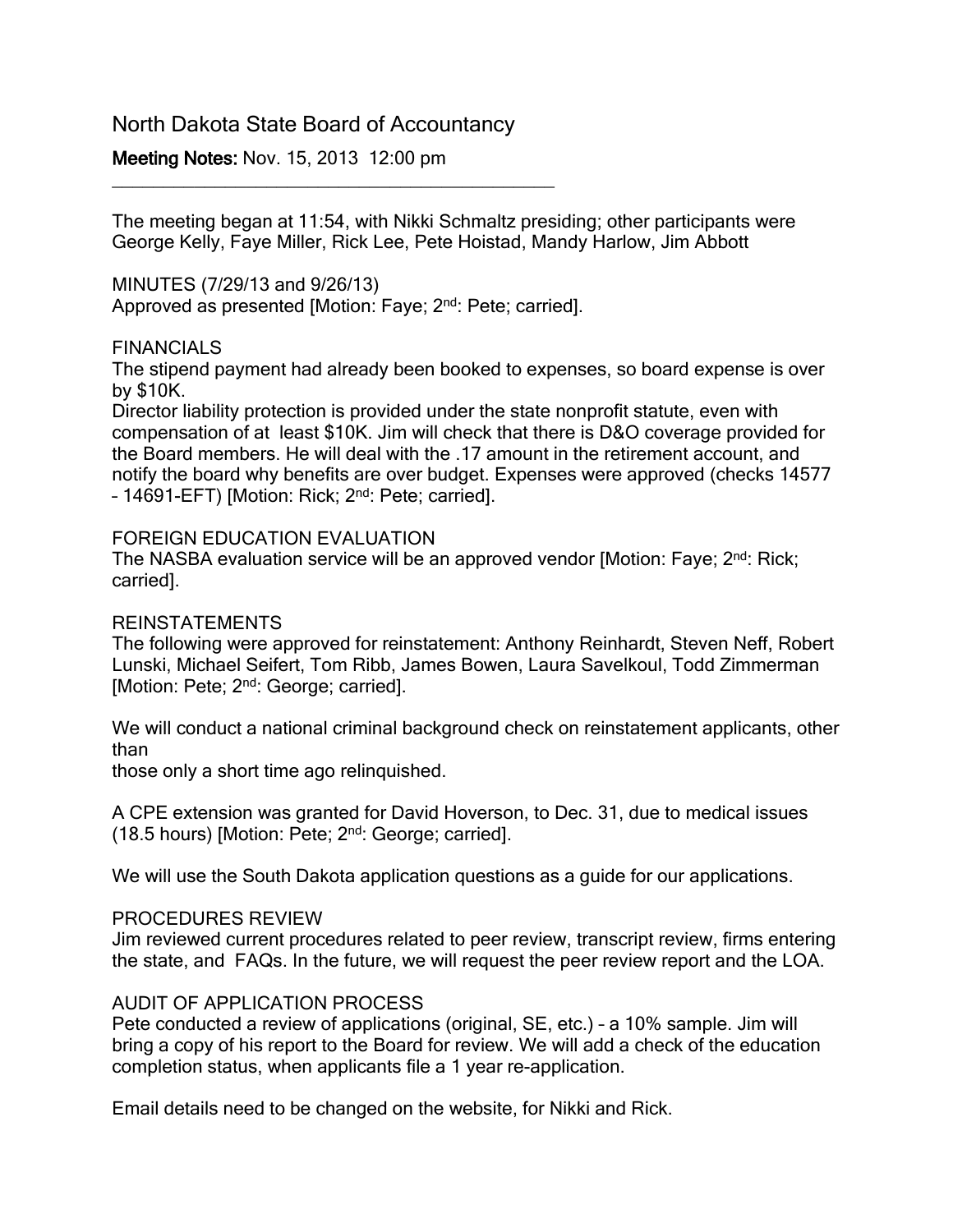COMPLAINTS

Case 2013-5 was closed. [Motion: Faye; 2nd: Pete; carried].

## Case 2013-6. There appears to be a quality issue – an income item (25% of total income) was

shown as income, but probably should have been questioned; although the client also has responsibilities. There is concern about client treatment, and a letter will be issued to the CPA, offering opportunity to explain, by 12/31; the letter can indicate our having seen the client correspondence. The letter will be drafted by Jim, reviewed by Rick, and signed by Nikki.

Case 2013-8. We will require a \$1000 fine, a 1-year probationary period, and participation in 8 hours of specified ethics CPE [Motion: Rick; 2<sup>nd</sup>: Faye; carried].

Case 2013-9. Legal counsel indicated that there was no issue related to the subpoena use. The allegations of inappropriate behavior were considered subjective by legal counsel. Pete suggested that there likely was no inappropriate behavior. There was no objection to closing the case.

We will not move forward without further evidence.

## UNWRITTEN CONCERNS

Rick will check with WSI about their procedures; perhaps they can share improper CPA behavior.

On another matter, Jim will contact the complainant in approximately 2 weeks, and encourage filing of a formal complaint if one has not yet been filed.

## MULTIPLE EXAM ATTEMPTS

Jim shared information about a case of multiple writings; no action was taken.

POTENTIAL LAW CHANGE

We will hold this issue (prohibiting use of AICPA standards references) in a pending file.

#### PAYROLL AGENT CHANGE

This issue will be table for the time being. It could be addressed in the Spring joint session with the Society. Perhaps employees could be asked to pay a portion of health insurance premiums.

### OTHER ISSUES

Rick shared an email related to Case 2013-6.

Pete raised the idea of providing guidance to the Society Nominations Committee and perhaps the Governor' Office, about the skill sets needed in the next Board member. The issue will be added to the agenda file, to consider in March, and communicate with the Nominations Committee.

Other comments included no longer automatically re-nominating the two not selected by the Governor's Office, and having a checklist or application for nominees to complete.